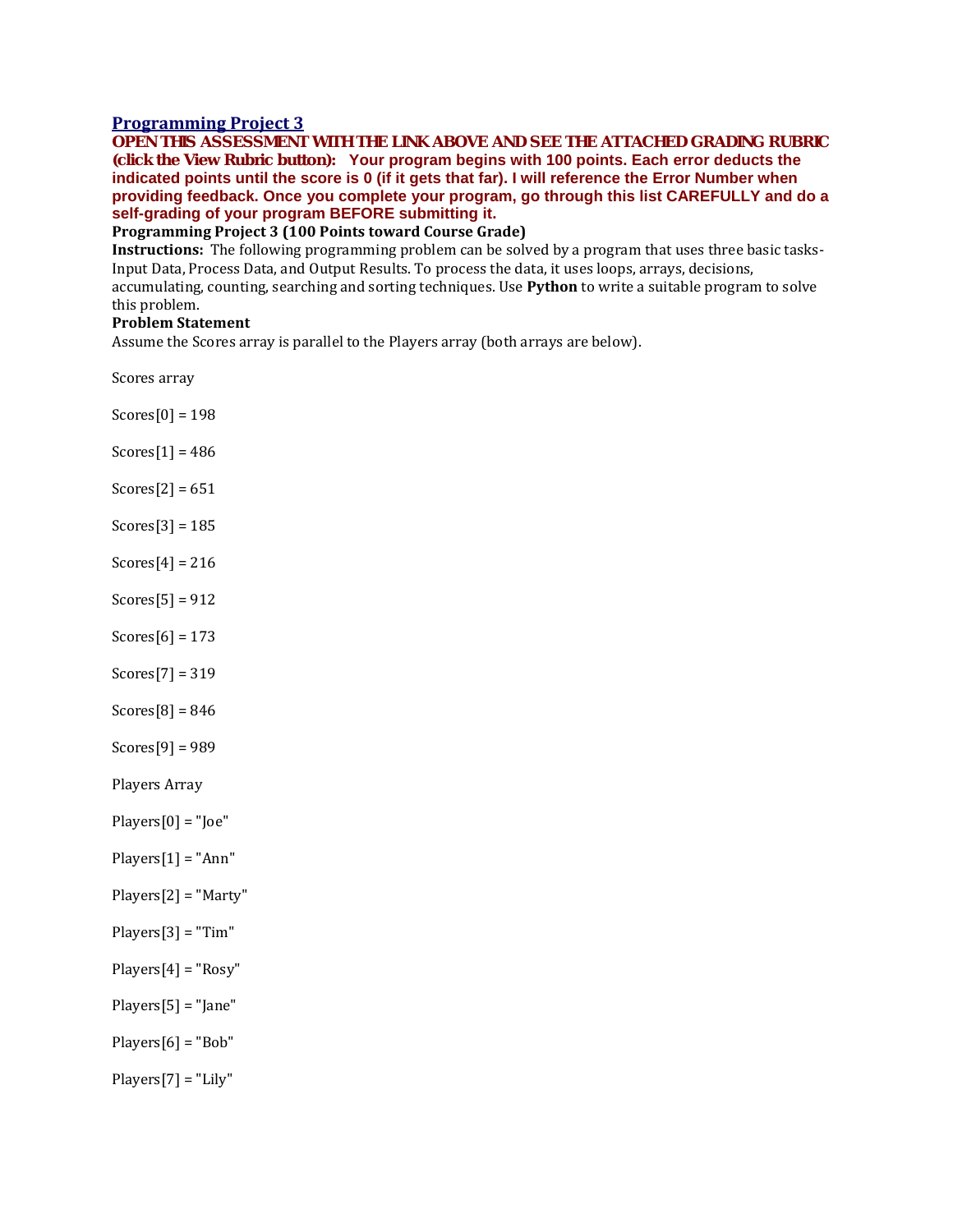Players[8] = "Granny"

Players[9] = "Liz"

Write a looping program that presents the user with 3 options:

1) Sort Output by Players

- 2) Sort Output by Scores
- 3) Exit Program

When the first option is selected, sort the Players array in alphabetical order, keeping the Scores array parallel. Add code that determines the highest and lowest scores in the list. Include code to display each player's score and name in the sorted order. Below the sorted list display the highest and lowest scores in the list and the name of the player who received that score.

Your sort by Player output display should look like this:

Scores Sorted by Player:

- 486 Ann 173 Bob 846 Granny 912 Jane 198 Joe 319 Lily 989 Liz 651 Marty 216 Rosy 185 Tim -----------------------------------
- 989 Highest Score by Liz
- 173 Lowest Score by Bob

When the second option is selected, sort the Scores array in numerical order, keeping the Players array parallel. Add code that determines the average score of the entire list. Include code to display each player's score and name in the sorted order. Below the sorted list display the average of all scores in the list. Your sort by Scores output display should look like this:

Players Sorted by Scores: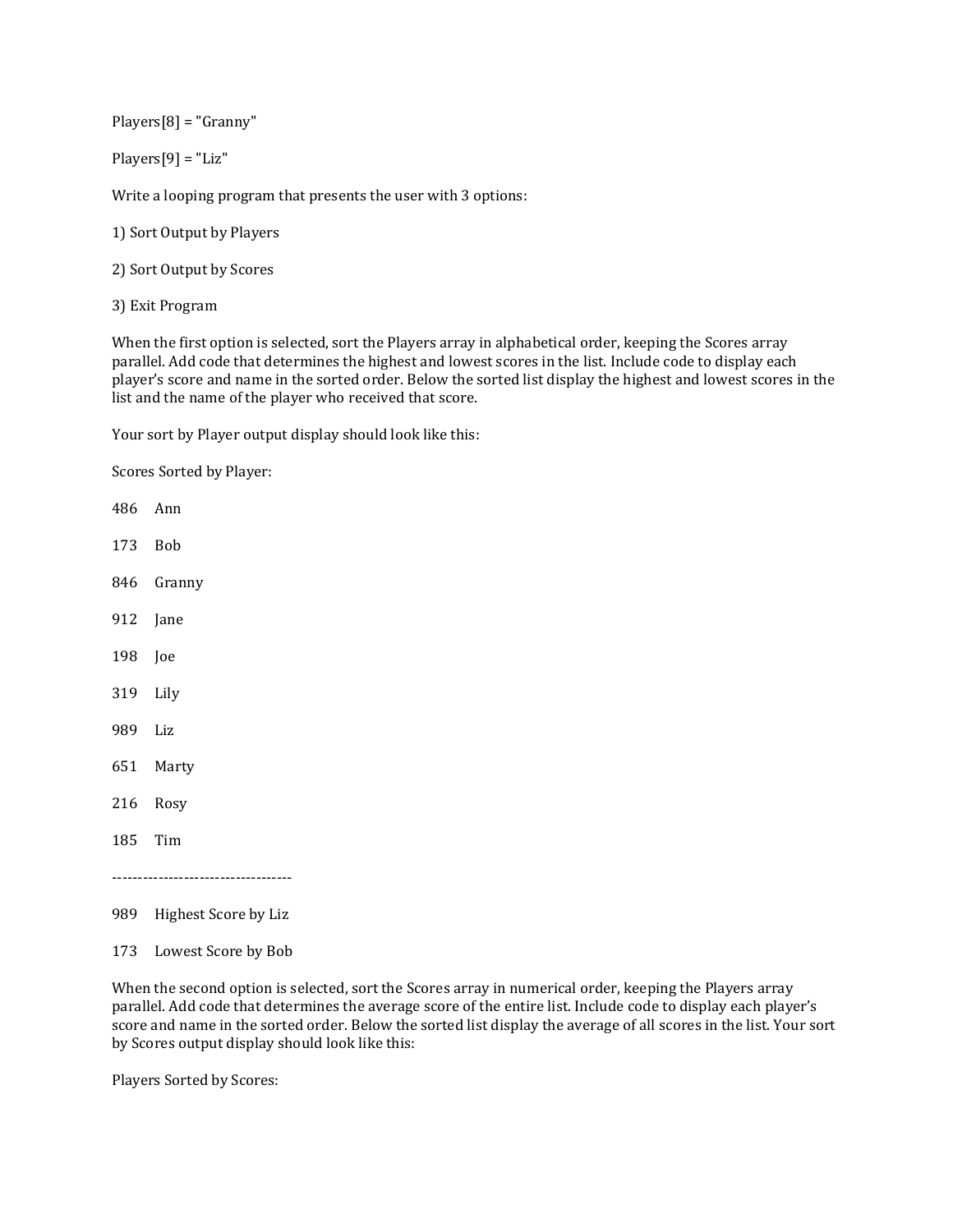173 Bob 185 Tim 198 Joe 216 Rosy 319 Lily 486 Ann 651 Marty 846 Granny 912 Jane 989 Liz ---------------------------

498 Average Score

You may use either the Bubble Sort or the Selection Sort algorithms.

Option three is self explanatory. NEVER call "main" from inside your program (other than at the very end of your Python program) to keep the programming running. Use a loop that keeps your program running until the user chooses option 3.

Round the Average score to the nearest whole number, as shown in the output example above. You MUST use **Modular Programming** techniques by using Sub Modules in your program. Your "main" module should not be very large. Again, NEVER call "main" from inside your program. Also, do NOT use "recursion" in this program (submodules that call themselves). You are only allowed to use looping techniques to repeat sections of your submodules.

You may NOT "hard code" the numbers for highest and lowest scores. These must be discovered through algorithms.

You may NOT "hard code" the number for the average score. Accumulate the scores in a loop then calculate the average. If the array data is changed, the Hi/Low/Avg scores should automatically be found or calculated with the new data.

Hard-code the values of the arrays into your program. Do NOT ask the user to input the values.

## **Other Requirements:**

- Documentation: Use "Comments" to document your code.
- Test and debug your Program: Create sample input data, run the program, then check your answers with a calculator or Excel. If something did not match up, then fix your program.
- Program must execute and produce correct output.
- Read this page again to be sure you covered all requirements.
- See the Programming Project Rubric for grading principles.
- Extra Credit: 1) Add an option to the menu with code that allows the user to type in a Player's name and then displays the Player's score. 2) Use files to input your array data.

## **Submission Instructions:**